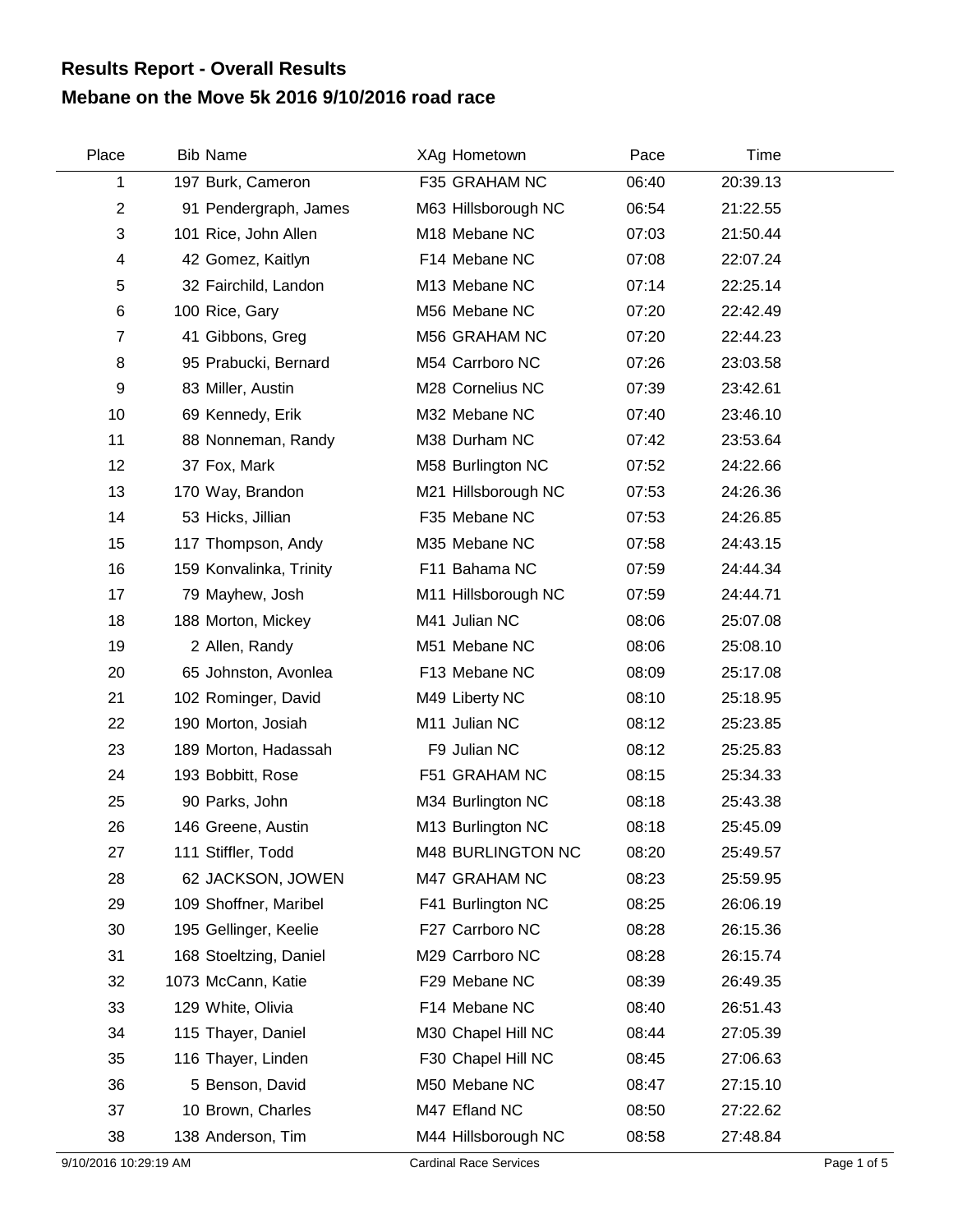| Place | <b>Bib Name</b>         | XAg Hometown        | Pace  | Time     |  |
|-------|-------------------------|---------------------|-------|----------|--|
| 39    | 77 Makers, Terry        | F48 Apex NC         | 08:59 | 27:52.36 |  |
| 40    | 169 Vides, Jhonny       | M39 Raleigh NC      | 09:02 | 27:58.86 |  |
| 41    | 137 Anderson, Susanne   | F41 Hillsborough NC | 09:07 | 28:15.13 |  |
| 42    | 12 Brownell, Mike       | M46 Mebane NC       | 09:08 | 28:20.08 |  |
| 43    | 107 Sciora, Izabella    | F14 Mebane NC       | 09:12 | 28:31.53 |  |
| 44    | 135 Anderson, Isaac     | M11 Hillsborough NC | 09:13 | 28:35.03 |  |
| 45    | 25 Dye, Rebecca         | F45 Chapel Hill NC  | 09:14 | 28:38.07 |  |
| 46    | 127 Westlake, Wade      | M11 Mebane NC       | 09:15 | 28:40.54 |  |
| 47    | 1072 Campbell, Miriam   | F14 Mebane NC       | 09:15 | 28:40.74 |  |
| 48    | 49 Harkins, Jeremy      | M36 Mebane NC       | 09:15 | 28:41.82 |  |
| 49    | 160 Mason, James        | M31 Mebane NC       | 09:20 | 28:55.51 |  |
| 50    | 51 Hawkins, Lucy        | F12 Mebane NC       | 09:26 | 29:14.27 |  |
| 51    | 23 Dudley, Cindy        | F55 BURLINGTON NC   | 09:26 | 29:14.64 |  |
| 52    | 11 Brownell, Jenny      | F38 Mebane NC       | 09:30 | 29:26.82 |  |
| 53    | 31 Fairchild, Jeremy    | M42 Mebane NC       | 09:35 | 29:42.99 |  |
| 54    | 152 Hoffman, Jennifer   | F49 Bahama NC       | 09:35 | 29:43.07 |  |
| 55    | 33 Fairchild, Luke      | M12 Mebane NC       | 09:35 | 29:43.36 |  |
| 56    | 84 Miller, Chelsey      | F30 Burlington NC   | 09:35 | 29:43.53 |  |
| 57    | 176 Woods, Cayden       | M12 Mebane NC       | 09:41 | 30:00.62 |  |
| 58    | 28 Edwards, Rebecca     | F35 Burlington NC   | 09:45 | 30:14.86 |  |
| 59    | 81 McGhee, Brenda       | F59 Mebane NC       | 09:46 | 30:15.35 |  |
| 60    | 89 Oldham, Ashley       | F33 Liberty NC      | 09:46 | 30:15.84 |  |
| 61    | 26 Ebbs, Michelle       | F38 Mebane NC       | 09:51 | 30:33.07 |  |
| 62    | 192 Atavernise, Adriana | F44 Mebane NC       | 09:52 | 30:34.56 |  |
| 63    | 128 White, Jonathan     | M46 Mebane NC       | 09:52 | 30:35.85 |  |
| 64    | 61 Jackowski, Tom       | M23 Mebane NC       | 09:53 | 30:38.86 |  |
| 65    | 27 Edwards, Dana        | F26 Mebane NC       | 09:54 | 30:40.07 |  |
| 66    | 118 Tokarczyk, Janine   | F39 Mebane NC       | 09:58 | 30:54.37 |  |
| 67    | 106 Rosenberg, Rachel   | F9 GRAHAM NC        | 09:59 | 30:58.34 |  |
| 68    | 72 Kirkland, Susan      | F50 BURLINGTON NC   | 10:01 | 31:04.60 |  |
| 69    | 63 Jarrell, Kendra      | F26 Mebane NC       | 10:05 | 31:16.37 |  |
| 70    | 196 Deconto, Suzanne    | F28 Durham NC       | 10:06 | 31:17.09 |  |
| 71    | 52 Hawkins, Max         | M10 Mebane NC       | 10:13 | 31:39.41 |  |
| 72    | 29 Edwards, Sarah       | F35 BURLINGTON NC   | 10:17 | 31:54.15 |  |
| 73    | 200 Drizake, Chase      | M14 Reidsville NC   | 10:19 | 31:57.85 |  |
| 74    | 20 Davis, Mike          | M55 Haw River NC    | 10:22 | 32:07.34 |  |
| 75    | 35 Fairchild, Tony      | M38 Mebane NC       | 10:25 | 32:17.85 |  |
| 76    | 34 Fairchild, Meredith  | F9 Mebane NC        | 10:25 | 32:18.86 |  |
| 77    | 16 Cupitt, Julia        | F68 DURHAM NC       | 10:26 | 32:21.36 |  |
| 78    | 36 Fox, Cindy           | F55 Burlington NC   | 10:32 | 32:38.32 |  |
| 79    | 178 Massai, Gavin       | M7 Mebane NC        | 10:34 | 32:43.86 |  |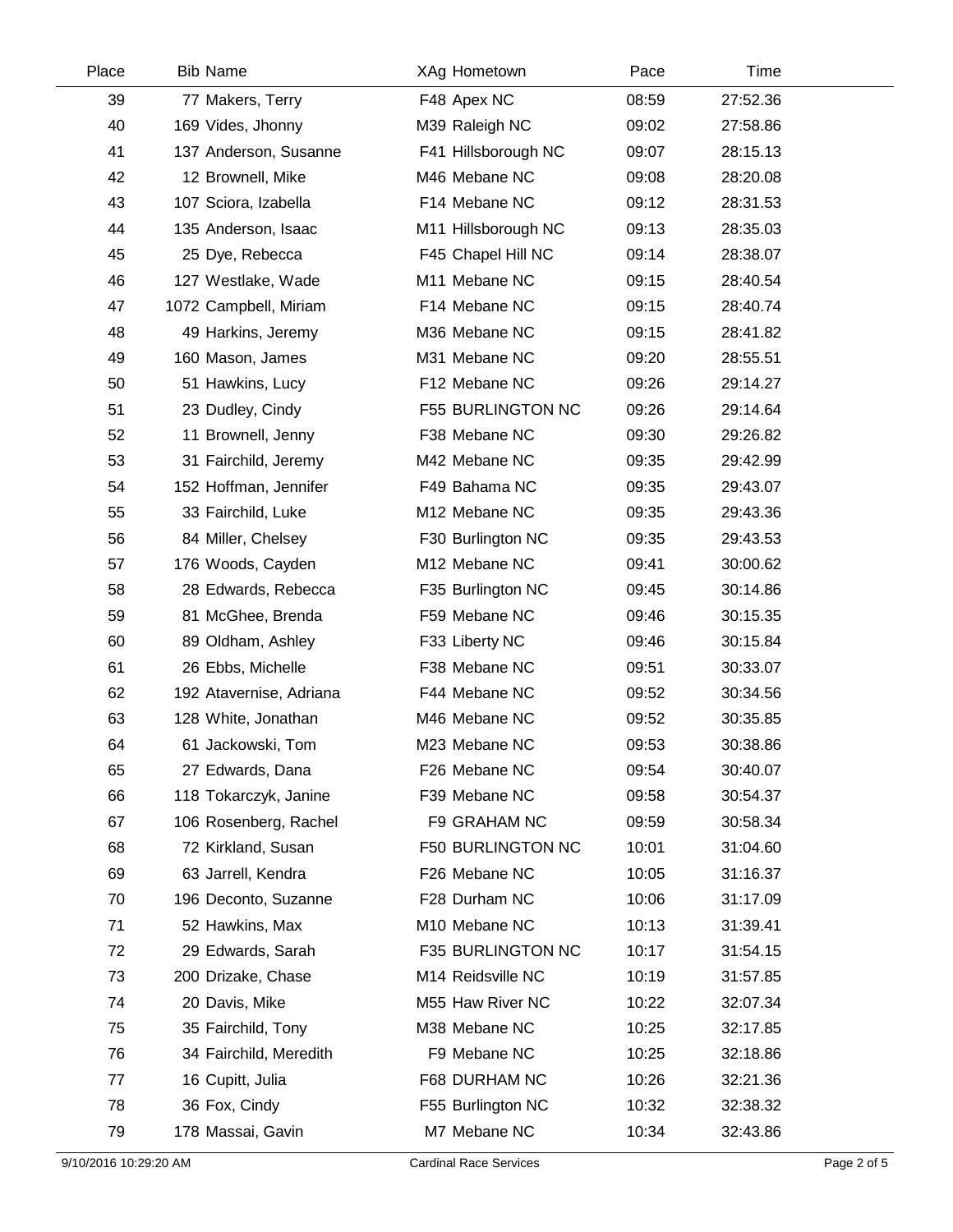| Place | <b>Bib Name</b>         | XAg Hometown        | Pace  | Time     |  |
|-------|-------------------------|---------------------|-------|----------|--|
| 80    | 177 Massai, Rachel      | F40 Mebane NC       | 10:35 | 32:48.56 |  |
| 81    | 125 Watson, Thomas      | M43 Mebane NC       | 10:35 | 32:49.35 |  |
| 82    | 4 Beaver, Damian        | M12 Mebane NC       | 10:38 | 32:56.59 |  |
| 83    | 147 Greene, Parker      | M11 Burlington NC   | 10:38 | 32:58.38 |  |
| 84    | 105 Rosenberg, Matthew  | M9 GRAHAM NC        | 10:45 | 33:19.62 |  |
| 85    | 14 Cheslock, Jonathon   | M31 Mebane NC       | 10:46 | 33:21.37 |  |
| 86    | 184 Nicolet, Foster     | M11 Mebane NC       | 10:47 | 33:26.07 |  |
| 87    | 73 Leonard, Jove        | M11 Rougemont NC    | 10:47 | 33:26.68 |  |
| 88    | 198 Parker, Andrew      | M11 Mebane NC       | 10:47 | 33:26.92 |  |
| 89    | 185 Nicolet, Todd       | M43 Mebane NC       | 10:48 | 33:27.56 |  |
| 90    | 48 Hardy, Bennett       | M10 Mebane NC       | 10:48 | 33:27.70 |  |
| 91    | 191 Alvis, Ethan        | M10 Mebane NC       | 10:48 | 33:29.00 |  |
| 92    | 70 Kennedy, Nohelia     | F30 Mebane NC       | 10:55 | 33:51.16 |  |
| 93    | 181 Amshay, Don         | M62 Mebane NC       | 10:59 | 34:02.95 |  |
| 94    | 186 Riley, Kristin      | F48 Haw River NC    | 11:00 | 34:05.65 |  |
| 95    | 15 Cupitt, Howard       | M74 DURHAM NC       | 11:00 | 34:05.94 |  |
| 96    | 123 Vaughn, Jen         | F43 Mebane NC       | 11:00 | 34:06.28 |  |
| 97    | 122 Vaughn, David       | M49 Mebane NC       | 11:00 | 34:06.61 |  |
| 98    | 194 Hearn, Susan        | F50 BURLINGTON NC   | 11:07 | 34:26.89 |  |
| 99    | 112 Stubbs, Jay         | M48 Mebane NC       | 11:09 | 34:33.33 |  |
| 100   | 114 Sudol, Chris        | M44 Haw River NC    | 11:10 | 34:37.66 |  |
| 101   | 13 Bruner, Amy          | F41 Burlington NC   | 11:14 | 34:47.96 |  |
| 102   | 47 Hamblin, Martha      | F60 Mebane NC       | 11:16 | 34:56.85 |  |
| 103   | 54 Holmes, Jeanna       | F35 Burlington NC   | 11:20 | 35:06.87 |  |
| 104   | 50 Hawkins, Liza        | F50 Mebane NC       | 11:20 | 35:07.87 |  |
| 105   | 136 Anderson, Nicol     | F13 Hillsborough NC | 11:23 | 35:16.34 |  |
| 106   | 46 Gunn, Darcy          | F42 Mebane NC       | 11:29 | 35:36.63 |  |
| 107   | 126 Weisenfeld, Grayson | M10 Hillsborough NC | 11:32 | 35:44.76 |  |
| 108   | 82 McGowan, John        | M10 Hillsborough NC | 11:32 | 35:45.07 |  |
| 109   | 57 Hrinko, Christina    | F36 BURLINGTON NC   | 11:37 | 36:02.14 |  |
| 110   | 175 Woods, Cuabeya      | M42 Mebane NC       | 11:40 | 36:10.90 |  |
| 111   | 3 Barnes, Glenn         | M39 GRAHAM NC       | 11:44 | 36:21.65 |  |
| 112   | 60 Hurst, David         | M46 Mebane NC       | 11:57 | 37:02.40 |  |
| 113   | 40 Gartman, Jamie       | M62 GRAHAM NC       | 11:59 | 37:07.88 |  |
| 114   | 38 Gainey, Sandy        | F61 GRAHAM NC       | 11:59 | 37:07.92 |  |
| 115   | 187 Grimshaw, Garrett   | M44 Mebane NC       | 12:08 | 37:37.01 |  |
| 116   | 17 Darling, Michelle    | M35 Mebane NC       | 12:10 | 37:42.43 |  |
| 117   | 85 Neff, Brandon        | M35 Mebane NC       | 12:10 | 37:44.13 |  |
| 118   | 92 Powell, Ben          | M10 Mebane NC       | 12:13 | 37:52.67 |  |
| 119   | 93 Powell, Christy      | F40 Mebane NC       | 12:15 | 37:57.31 |  |
| 120   | 45 Griffin, Javon       | M36 Mebane NC       | 12:15 | 37:59.90 |  |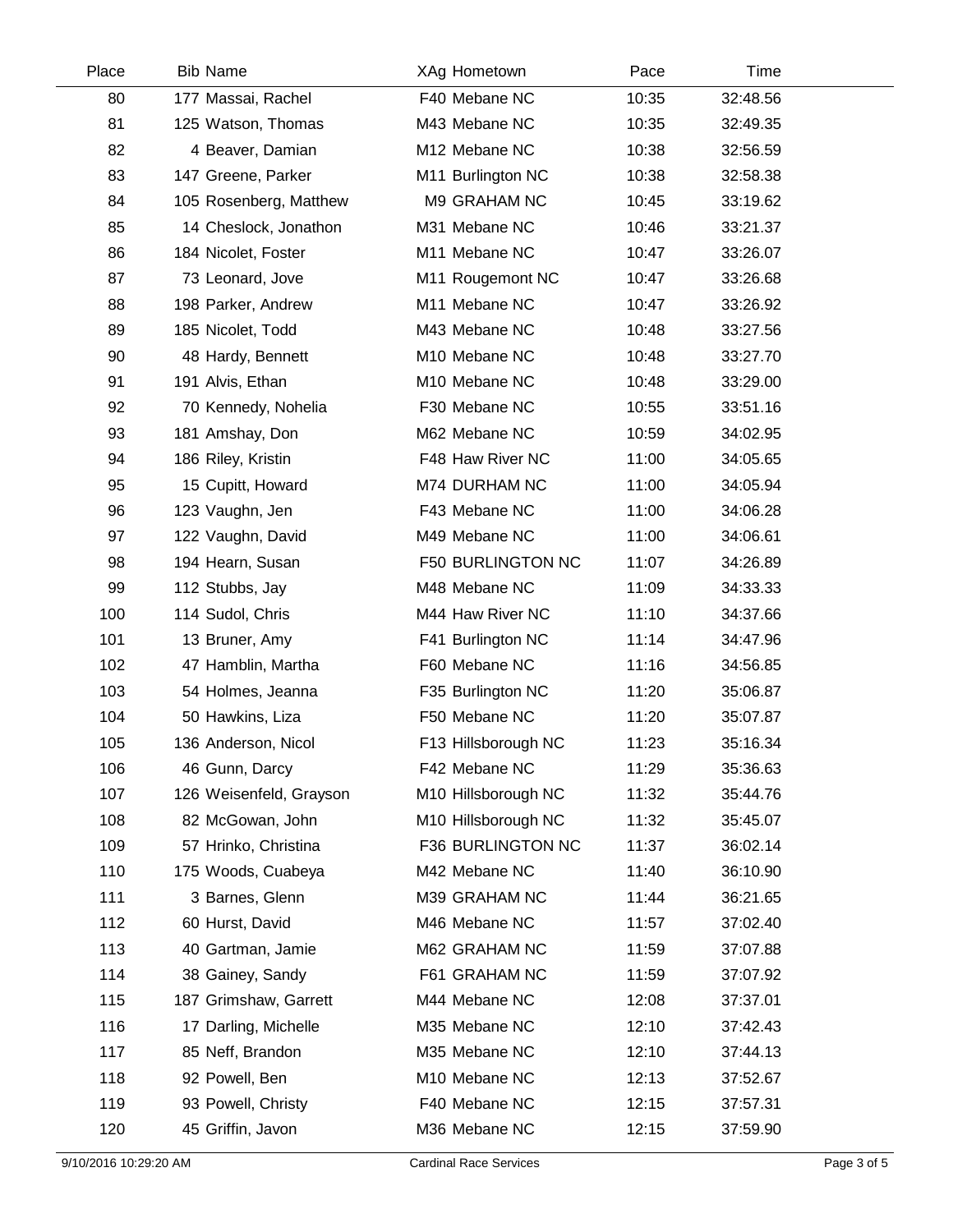| Place | <b>Bib Name</b>        | XAg Hometown        | Pace  | Time     |  |
|-------|------------------------|---------------------|-------|----------|--|
| 121   | 39 Galey, Amy          | F49 Burlington NC   | 12:26 | 38:33.88 |  |
| 122   | 21 Dempsey, Kathryn    | F59 Hillsborough NC | 12:29 | 38:42.65 |  |
| 123   | 22 Dempsey, Michael    | M57 Hillsborough NC | 12:29 | 38:43.16 |  |
| 124   | 108 Sechrist, Robin    | F34 Efland NC       | 12:30 | 38:44.38 |  |
| 125   | 182 Murray, Maureen    | F0 Mebane NC        | 12:34 | 38:56.18 |  |
| 126   | 6 Betancourt, Jo       | F47 Haw River NC    | 12:39 | 39:14.39 |  |
| 127   | 124 Wade, Jeremie      | M37 Haw River NC    | 12:39 | 39:14.40 |  |
| 128   | 78 Mayhew, Cameron     | F10 Hillsborough NC | 12:53 | 39:57.18 |  |
| 129   | 80 Mayhew, Steve       | M48 Hillsborough NC | 13:00 | 40:18.00 |  |
| 130   | 43 Granger, Alia       | F42 Durham NC       | 13:13 | 40:59.41 |  |
| 131   | 104 Rosenberg, Bryan   | M47 GRAHAM NC       | 13:26 | 41:37.55 |  |
| 132   | 103 Rosenberg, Bonnie  | F44 GRAHAM NC       | 13:26 | 41:37.68 |  |
| 133   | 18 Davis, Deborah      | F24 greensboro NC   | 13:35 | 42:05.14 |  |
| 134   | 142 Bush, John         | M27 BURLINGTON NC   | 13:39 | 42:19.74 |  |
| 135   | 64 Johnson, William    | M42 GRAHAM NC       | 13:48 | 42:46.92 |  |
| 136   | 68 Keefe, Jeremy       | M36 Mebane NC       | 13:50 | 42:52.93 |  |
| 137   | 174 Spruill, Dominique | F41 Greensboro NC   | 13:54 | 43:05.66 |  |
| 138   | 131 Williams, Joy Yael | F7 Mebane NC        | 13:56 | 43:11.17 |  |
| 139   | 130 Williams, Jonathan | M41 Mebane NC       | 13:56 | 43:12.94 |  |
| 140   | 133 Williams, Luke     | M13 Mebane NC       | 13:57 | 43:13.63 |  |
| 141   | 132 Williams, Julie    | F43 Mebane NC       | 13:57 | 43:13.95 |  |
| 142   | 134 Williams, Owen     | M13 Mebane NC       | 13:57 | 43:14.11 |  |
| 143   | 144 Gooch, Patrick     | M46 BURLINGTON NC   | 14:01 | 43:25.84 |  |
| 144   | 199 Parker, Mary       | F42 Mebane NC       | 14:17 | 44:16.41 |  |
| 145   | 154 Ivey, Carson       | F23 Efland NC       | 14:22 | 44:32.56 |  |
| 146   | 9 Bream, Steve         | M47 Mebane NC       | 14:30 | 44:57.67 |  |
| 147   | 8 Bream, Sandy         | F47 Mebane NC       | 14:30 | 44:57.68 |  |
| 148   | 121 Turner, Raymond    | M16 Snow Camp NC    | 14:42 | 45:34.55 |  |
| 149   | 1075 Tommy, Joann      | F50 Mebane NC       | 14:44 | 45:41.16 |  |
| 150   | 173 Lee, George        | M57 GRAHAM NC       | 15:02 | 46:36.19 |  |
| 151   | 172 Lee, Frances       | F55 GRAHAM NC       | 15:03 | 46:40.15 |  |
| 152   | 183 henry, larry       | m50 Mebane NC       | 15:15 | 47:16.37 |  |
| 153   | 24 Dye, Christi        | F42 GRAHAM NC       | 15:16 | 47:18.90 |  |
| 154   | 157 Jordan, Meredith   | F29 Gibsonville NC  | 15:38 | 48:27.84 |  |
| 155   | 156 Jordan, Adam       | M36 Gibsonville NC  | 15:44 | 48:46.91 |  |
| 156   | 140 Brickeen, Emmalee  | F7 Greensboro NC    | 15:55 | 49:20.09 |  |
| 157   | 141 Brickeen, Vic      | F28 Greensboro NC   | 15:55 | 49:20.15 |  |
| 158   | 96 Price, Kim          | F42 Burlington NC   | 16:08 | 50:02.17 |  |
| 159   | 76 Mabe, Kristy        | F42 GRAHAM NC       | 16:29 | 51:06.93 |  |
| 160   | 1 Albright, Amy        | F40 Mebane NC       | 16:49 | 52:08.93 |  |
| 161   | 59 Hunter, Whitney     | F30 Kernersville NC | 16:53 | 52:20.43 |  |